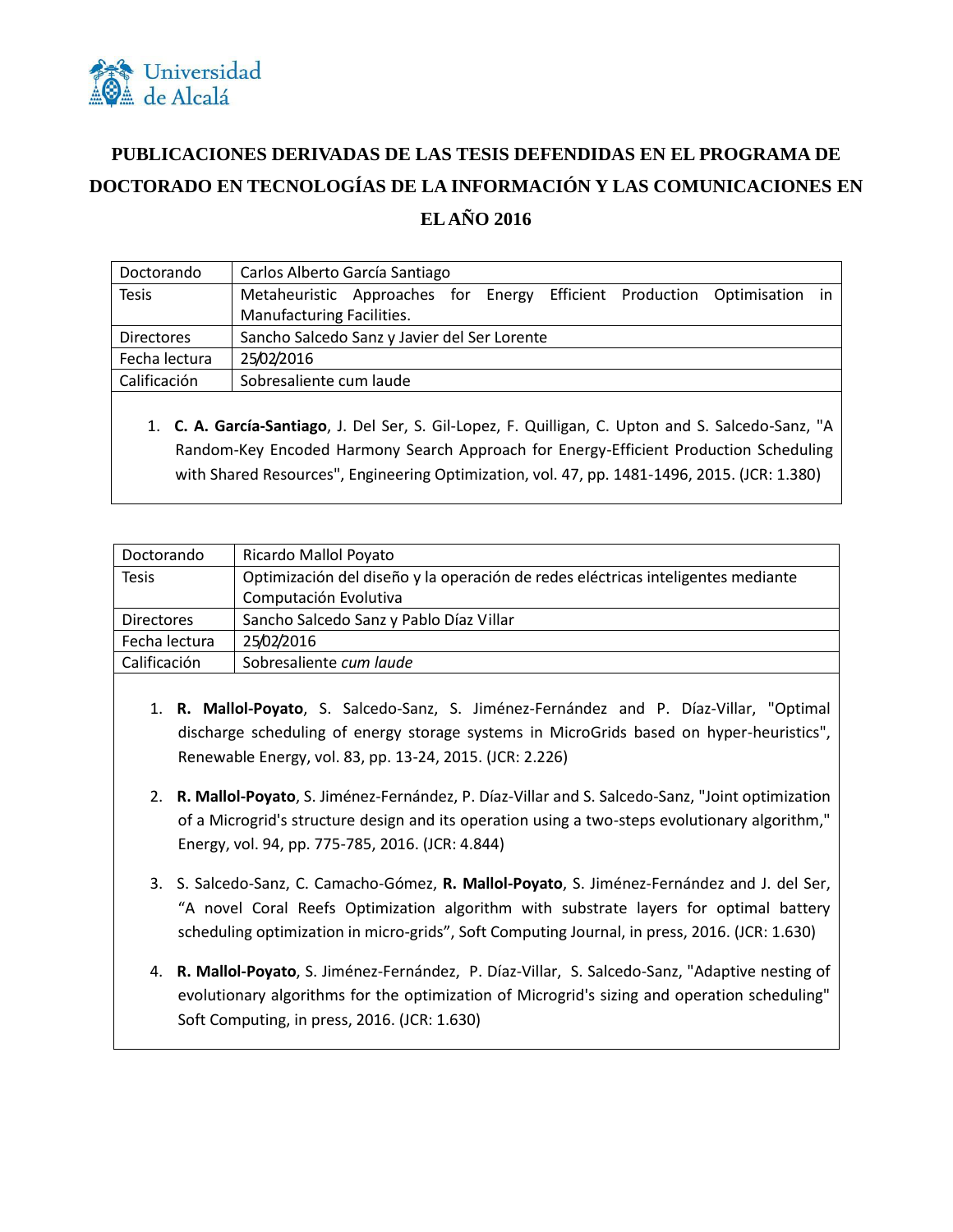

| Doctorando        | Cosme Llerena Aguilar                                       |
|-------------------|-------------------------------------------------------------|
| <b>Tesis</b>      | Multi-channel Speech Separation in Reverberant Environments |
| <b>Directores</b> | Roberto Gil Pita y Manuel Rosa Zurera                       |
| Fecha lectura     | 10/03/2016                                                  |
| Calificación      | Sobresaliente cum laude                                     |

- 1. Cosme Llerena-Aguilar, Roberto Gil-Pita, Manuel Rosa-Zurera, David Ayllón, Manuel Utrilla-Manso, Francisco Llerena, "Synchronization based on mixture alignment for sound source separation in wireless acoustic sensor networks", *Signal Processing*, 118, pp. 177-187, 2016. **JCR: 2,063** (2015 Impact Factor), posición 66 de 255 en Engineering, Electrical and Electronic (**Q2**). 2 Citas en google scholar.
- 2. Roberto Gil-Pita, David Ayllón, José Ranilla, Cosme Llerena-Aguilar, Irene Díaz, "A computationally efficient sound environment classifier for hearing aids", *IEEE Transactions on Biomedical Engineering*, 62 (10), pp. 2358-2368, 2015. **JCR: 2,468** (2015 Impact Factor), posición 22 de 76 en Engineering, Biomedical (**Q2**). 5 citas en google scholar.
- 3. Cosme Llerena-Aguilar, Roberto Gil-Pita, Manuel Utrilla-Manso, Manuel Rosa-Zurera, "A new mixing matrix estimation method based on the geometrical analysis of the sound separation problem", *Signal Processing*, enviado, pendiente de aceptación, 2016. **JCR: 2,063** (2015 Impact Factor), posición 66 de 255 en Engineering, Electrical and Electronic (**Q2**).

| Carlos Fernández López                                                       |
|------------------------------------------------------------------------------|
| Road Scene Interpretation for Autonomous Navigation Fusing Stereo Vision and |
| Digital Maps                                                                 |
| Miguel Ángel Sotelo y David Fernández Llorca                                 |
| 23/09/2016                                                                   |
| Sobresaliente cum laude                                                      |
|                                                                              |

1. C. Fernández, D. F. Llorca, M. A. Sotelo. A hybrid Vision-Map for Urban Road Detection, Journal of Advanced Transportation (2017).

2. D. F. Llorca, R. Quintero, I. Parra, C. Fernández, I. G. Daza, C. Alén, M. A. Sotelo. Assistive Intelligent Transportation Systems: the need for user localization and anonymous disability identification, IEEE Intelligent Transportation Systems Magazine (2017).

3. C. Fernández, R. Domínguez, D. F. Llorca, J. Alonso, M. A. Sotelo. **Autonomous Navigation and Obstacle Avoidance of a micro-bus**, International Journal of Advanced Robotic Research (2013).

4. C. Fernández, D. F. Llorca, M. A. Sotelo, I. G. Daza, A. M. Hellín, S. Alvarez, **Real-time Visionbased blind spot warning system: experiments with motorcycles in daytime/nighttime**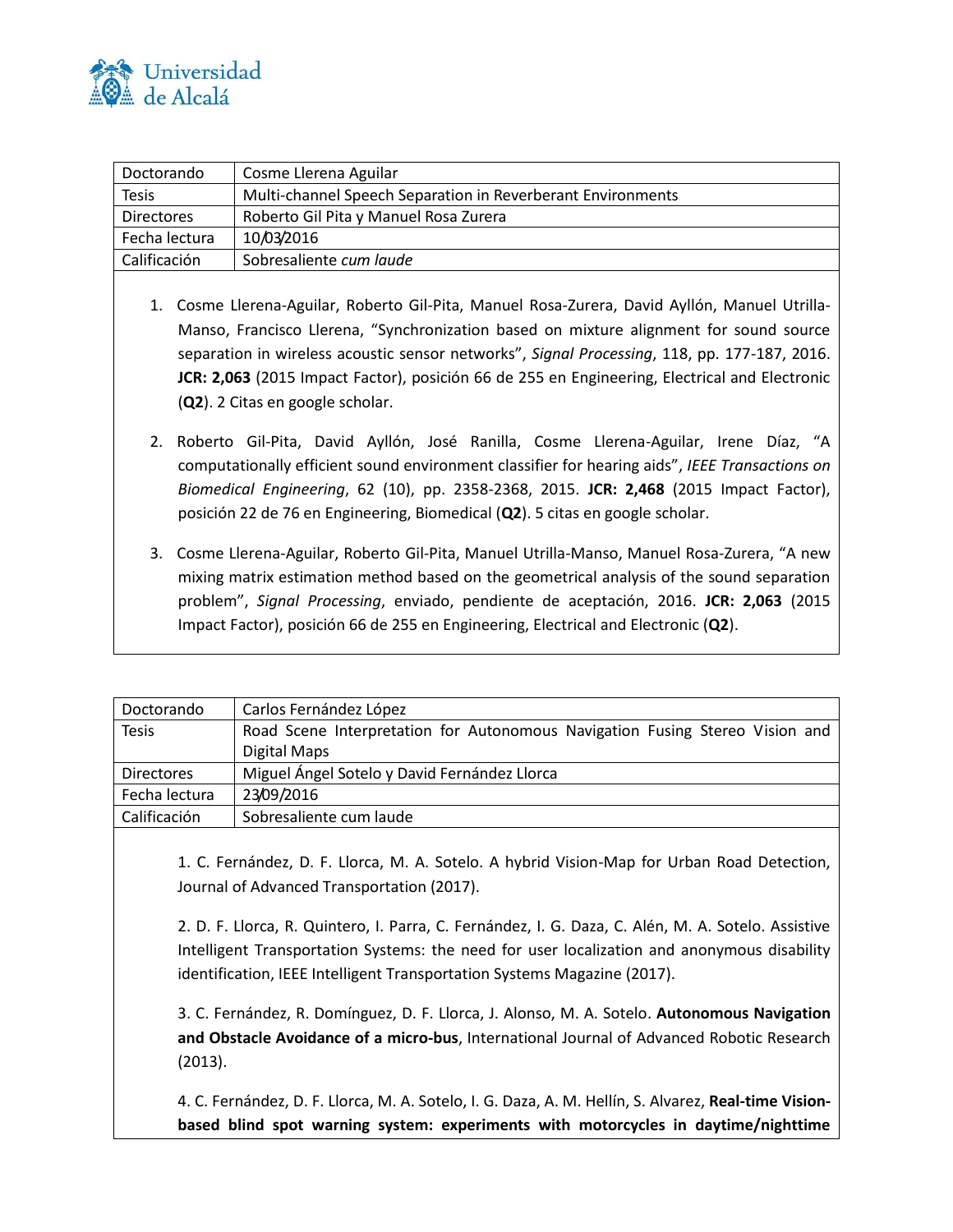

**conditions**, International Journal of Automotive Technology, Vol. 14, Issue 1, 113 – 122 (2013).

5. V. Milanés, D. F. Llorca, J. Villagrá, J. Pérez, C. Fernández, I. Parra, C. González, M. A. Sotelo, **Intelligent Automatic Overtaking System using Vision for Vehicle Detection, Expert Systems with Applications**, Vol. 39, 3362-3373 (2012).

| Doctorando        | Jorge Gascón Moreno                                                      |
|-------------------|--------------------------------------------------------------------------|
| <b>Tesis</b>      | Novel evolutionary-based methods for the robust training of SVR and GMDH |
|                   | regressors                                                               |
| <b>Directores</b> | Sancho Salcedo Sanz y José Antonio Portilla Figueras                     |
| Fecha lectura     | 6/10/2016                                                                |
| Calificación      | Sobresaliente                                                            |

1. J. Gascón-Moreno, S. Salcedo-Sanz, E. G. Ortiz-García, J. Acevedo-Rodríguez and J. A. Portilla-Figueras, "New validation methods for improving standard and multi-parametric Support Vector regression training time,'' Expert Systems with Applications, vol. 39, no. 9, pp. 8220-8227, 2012. (JCR: 2.908)

2. J. Gascón-Moreno, E. G. Ortiz-García, S. Salcedo-Sanz, L. Carro-Calvo, B. Saavedra-Moreno and J. A. Portilla-Figueras, "Evolutionary optimization of multi-parametric kernel @-SVMr for forecasting problems," Soft Computing, vol. 17, pp. 213-221, 2012. (JCR: 1.880)

3. J. Gascón-Moreno, S. Salcedo-Sanz, B. Saavedra-Moreno, L. Carro-Calvo and A. Portilla-Figueras, "An Evolutionary-based Hyper-Heuristic Approach for Optimal Construction of Group Method of Data Handling Networks," Information Sciences, vol. 247, pp. 94-108, 2013. (JCR: 3.291)

| Doctorando        | Beatriz Saavedra Moreno                                                   |
|-------------------|---------------------------------------------------------------------------|
| <b>Tesis</b>      | New Soft-Computing Techniques in Wind Energy: contributions to wind speed |
|                   | reconstruction, prediction and wind farm design                           |
| <b>Directores</b> | Sancho Salcedo Sanz y José Antonio Portilla Figueras                      |
| Fecha lectura     | 14/10/2016                                                                |
| Calificación      | Sobresaliente cum laude                                                   |
|                   |                                                                           |

1. B. Saavedra-Moreno, S. Salcedo-Sanz, A. Paniagua-Tineo, L. Prieto and A. Portilla-Figueras, "Seeding evolutionary algorithms with heuristics for optimal wind turbines positioning in wind farms", Renewable Energy, vol. 36, no. 11, pp. 2838-2844, 2011. (JCR: 2.226)